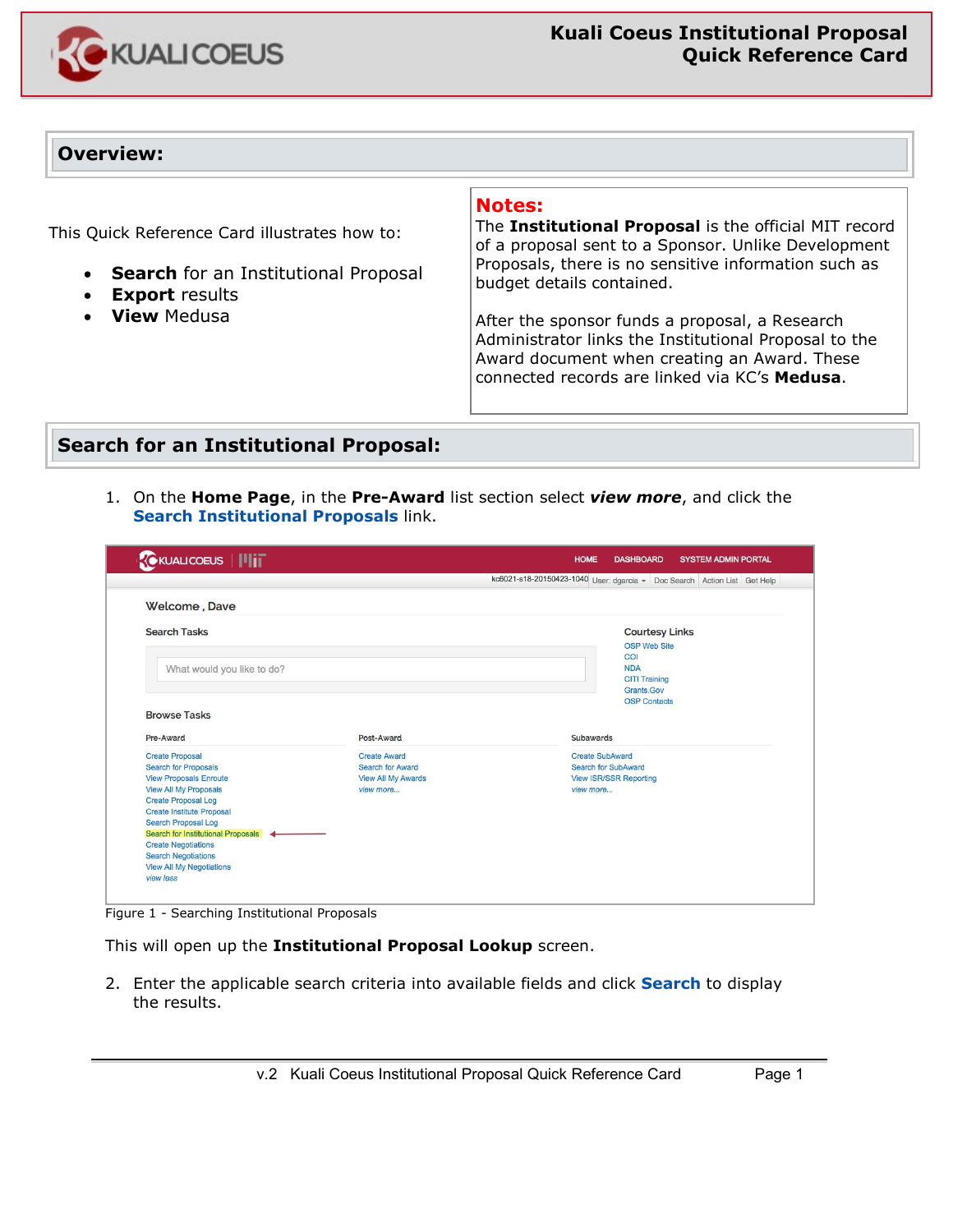**Note** – in Kuali Coeus, each Institute Proposal is assigned a unique, sequential 8 digit number, with the first 2 digits representing the fiscal year (FY) and the next 2 digits representing the fiscal month (FM). Users can search for all proposals in a FY by using the first 2 digits, followed by an asterisk, such as 15\* (for FY2015).

| Institutional Proposal Lookup ?       |                                          |
|---------------------------------------|------------------------------------------|
|                                       | * required field                         |
|                                       |                                          |
| <b>Institutional Proposal Number:</b> |                                          |
| <b>Proposal Type: New</b>             | $\blacksquare$                           |
|                                       | $\bullet$ 0 $\bullet$<br>Status: Pending |
| <b>Account ID:</b>                    |                                          |
| <b>Project Title:</b>                 |                                          |
| <b>Lead Unit ID: 267600</b>           | $\odot$                                  |
| <b>Proposal Person:</b>               | ۷                                        |
| <b>Sponsor ID: 000340</b>             | $\circ$                                  |
| <b>Sponsor Name:</b>                  |                                          |
| search                                | clear<br>cancel                          |

Figure 2 - Searching in the Institutional Proposal Lookup Screen

3. From the resultant list of proposals, click **Open** to display an Institutional Proposal. This will display the official MIT record of a proposal sent to a sponsor.

**Note:** Right click for options to open an individual proposal in a new tab or window. This will save your results list.

|      | <b>Actions</b>                               | <b>Institutional</b><br><b>Proposal Number</b> | <b>Proposal</b><br><b>Type</b> | <b>Activity</b><br><b>Type</b> |               | <b>Lead</b><br>Status Unit ID | <u>Lead</u><br>Unit<br><b>Name</b> | <b>Account</b><br>ID | <b>Project Title</b>                                                          | <b>Sponsor Sponsor</b><br>ID | <b>Name</b> | Prime<br><b>Sponsor</b> |
|------|----------------------------------------------|------------------------------------------------|--------------------------------|--------------------------------|---------------|-------------------------------|------------------------------------|----------------------|-------------------------------------------------------------------------------|------------------------------|-------------|-------------------------|
| ope. |                                              | $\lambda$<br>Open link in new tab              | <b>Service</b>                 | Organized<br>earch             | <b>Funded</b> |                               | Etititi Chamaly stiltiti.          |                      | Medhaniams for the Exchange of Energy<br>between a Rudberg Electron and E     | 000500                       | <b>NSF</b>  |                         |
| ope  |                                              | Open link in new window                        |                                | <u>inized</u><br>earch         | <b>Funded</b> |                               | STUDIO Chemistry 49329793          |                      | Sunthesis of d- and p-Blinik Element<br>Writerules, Beagertts, and Precursor, | 000500                       | <b>NSF</b>  |                         |
| ope  |                                              | Open link in incognito window                  |                                | inized<br><u>earch</u>         | <b>Funded</b> | Stinke                        | Chemietra 4/63156                  |                      | CARISEE: Using chemichy to probe anthrax<br>Rosin probein transitionfilm (    | 000500                       | <b>NSF</b>  |                         |
| ope  | Save link as                                 | Copy link address                              |                                | inized<br><b>Harch</b>         |               |                               | Funded Station Chamistry (1929-193 |                      | CAREER: Caordination Chemistry of Zinc-<br>Chalating \$500 Proteins and Bio   | 000500                       | <b>NSF</b>  |                         |
| ope  |                                              |                                                |                                | inized<br>earch                | Funded        |                               | CREINING (415/2018)                |                      | CAREER: Stable Carbones as Surface<br><b>Britillianing</b> Grauge             | 000500                       | <b>NSF</b>  |                         |
| ope. | Inspect<br><b>The Secret Service Service</b> |                                                | $Ctrl + Shift + 1$             | inized<br>Research             | Funded        | <b>CRISTEL</b>                | <b>ICROSSIMINA RISISTER</b>        |                      | Shape Persident, Dunamic, and Liquid<br>Crushelline Materials for Sensor.     | 000500                       | <b>NSF</b>  |                         |

6 items retrieved, displaying all items.

# **Export list of Institutional Proposals:**

To export resultant list of proposals, click **CSV**, **Spreadsheet**, or **XML**, as applicable.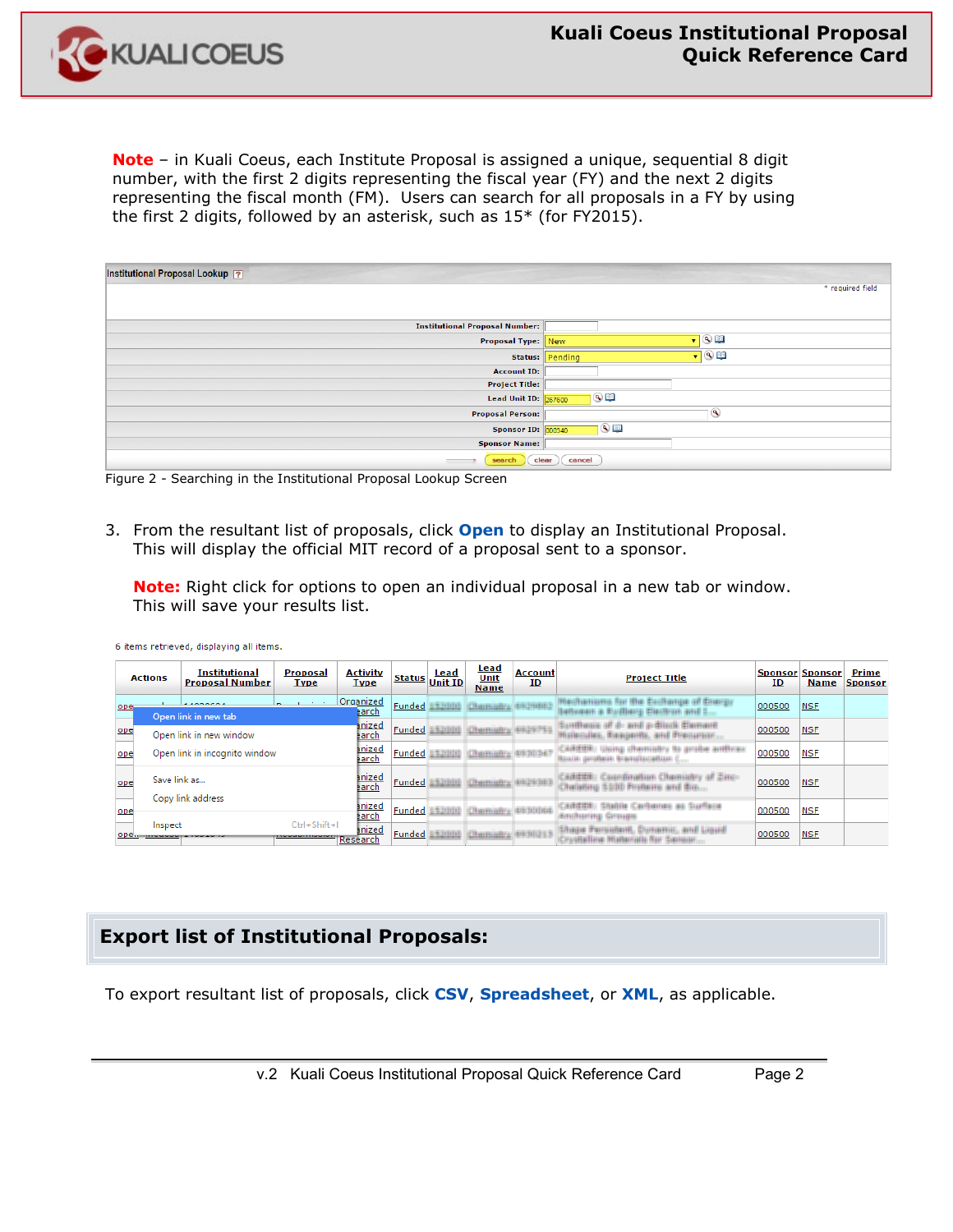

| <b>Actions</b>            | Institutional<br><b>Proposal Number</b> | <b>Proposal</b><br><b>Type</b> | <b>Activity</b><br><b>Type</b> | <b>Status</b> | <u>Lead</u><br><b>Unit ID</b> | <u>Lead</u><br><b>Unit</b><br><b>Name</b> | <u>Account</u><br>ID |                     |
|---------------------------|-----------------------------------------|--------------------------------|--------------------------------|---------------|-------------------------------|-------------------------------------------|----------------------|---------------------|
| open medusa antistica     |                                         | <b>Resubmission</b>            | <b>Organized</b><br>Research   | <b>Funded</b> | 11,888                        | <b>CRADITION</b>                          | 41912134341          |                     |
| <u>open medusa amamaz</u> |                                         | Resubmission                   | Organized<br>Research          | Funded        | <b>BRINGE</b>                 | Charmiens                                 |                      |                     |
| open medusa ambulan       |                                         | <b>Resubmission</b>            | <u>Organized</u><br>Research   | <b>Funded</b> | 111111                        | <b>CRADITION</b>                          |                      |                     |
| open medusa antara a      |                                         | Resubmission                   | <b>Organized</b><br>Research   |               | Funded <b>ALLINE</b>          | CREHIMFA 49129-1813                       |                      | 画像<br>Hve           |
| open                      | medusa Bellotaat                        | New                            | <b>Organized</b><br>Research   | <b>Funded</b> | E#LINNE                       | Charmiens                                 | <b>49-201110-2</b>   | 画像<br><b>Bifti</b>  |
| <u>open medusa</u>        |                                         | Resubmission                   | Organized<br>Research          | <b>Funded</b> | 51.910D                       | <b>Chairmanns</b>                         | (419-3112-5.3)       | $100 - 100$<br>Ery. |

Figure 3 - Search Results, Actions, & Export Options

| KC Institutional Proposal ?              |          |                              |                                     |  |                                      |                                                | Doc Nbr: 201732 |                  | <b>Status: FINAL</b> |                     |                                                    |
|------------------------------------------|----------|------------------------------|-------------------------------------|--|--------------------------------------|------------------------------------------------|-----------------|------------------|----------------------|---------------------|----------------------------------------------------|
|                                          |          |                              |                                     |  |                                      |                                                |                 | IP Num: 14051033 |                      |                     | Last Update: 11/15/13 03:02 PM by CHEATON          |
| <b>Institutional Proposal</b>            | Contacts | Custom Data   Special Review | <b>Intellectual Property Review</b> |  | Distribution    Attachments          | <b>Institutional Proposal Actions   Medusa</b> |                 |                  |                      |                     |                                                    |
|                                          |          |                              |                                     |  |                                      |                                                |                 |                  |                      |                     |                                                    |
|                                          |          |                              |                                     |  |                                      |                                                |                 |                  |                      | expand all          | collapse all<br>* required field<br>$\overline{2}$ |
| <b>Document Overview</b>                 |          |                              | $\blacktriangleright$ hide          |  |                                      |                                                |                 |                  |                      |                     |                                                    |
|                                          |          |                              |                                     |  |                                      |                                                |                 |                  |                      |                     |                                                    |
| <b>Document Overview</b>                 |          |                              |                                     |  |                                      |                                                |                 |                  |                      |                     |                                                    |
|                                          |          |                              |                                     |  |                                      | * Description: 14051033                        |                 |                  |                      | <b>Explanation:</b> | $\odot$                                            |
|                                          |          |                              |                                     |  | <b>Organization Document Number:</b> |                                                |                 |                  |                      |                     |                                                    |
| <b>Institutional Proposal</b>            |          |                              | $\blacktriangleright$ show          |  |                                      |                                                |                 |                  |                      |                     |                                                    |
| <b>Sponsor &amp; Program Information</b> |          |                              | <b>b</b> show                       |  |                                      |                                                |                 |                  |                      |                     |                                                    |
| <b>Financial</b>                         |          |                              | $\blacktriangleright$ show          |  |                                      |                                                |                 |                  |                      |                     |                                                    |
| <b>Graduate Students</b>                 |          |                              | $\blacktriangleright$ show          |  |                                      |                                                |                 |                  |                      |                     |                                                    |
| <b>Notes and Attachments (0)</b>         |          |                              | $\blacktriangleright$ show          |  |                                      |                                                |                 |                  |                      |                     |                                                    |
| <b>Delivery Info</b>                     |          |                              | <b>b</b> show                       |  |                                      |                                                |                 |                  |                      |                     |                                                    |
| <b>Keywords</b>                          |          |                              | $\blacktriangleright$ show          |  |                                      |                                                |                 |                  |                      |                     |                                                    |
|                                          |          |                              |                                     |  |                                      |                                                |                 |                  |                      |                     |                                                    |

Figure 4 - Viewing an Institutional Proposal

4. To view medusa, select the **Medusa** link in the **Actions** column of the search results or select the **Medusa** tab on the Institutional Proposal document. The **Medusa**  section shows the entire research administration lifecycle for a document.